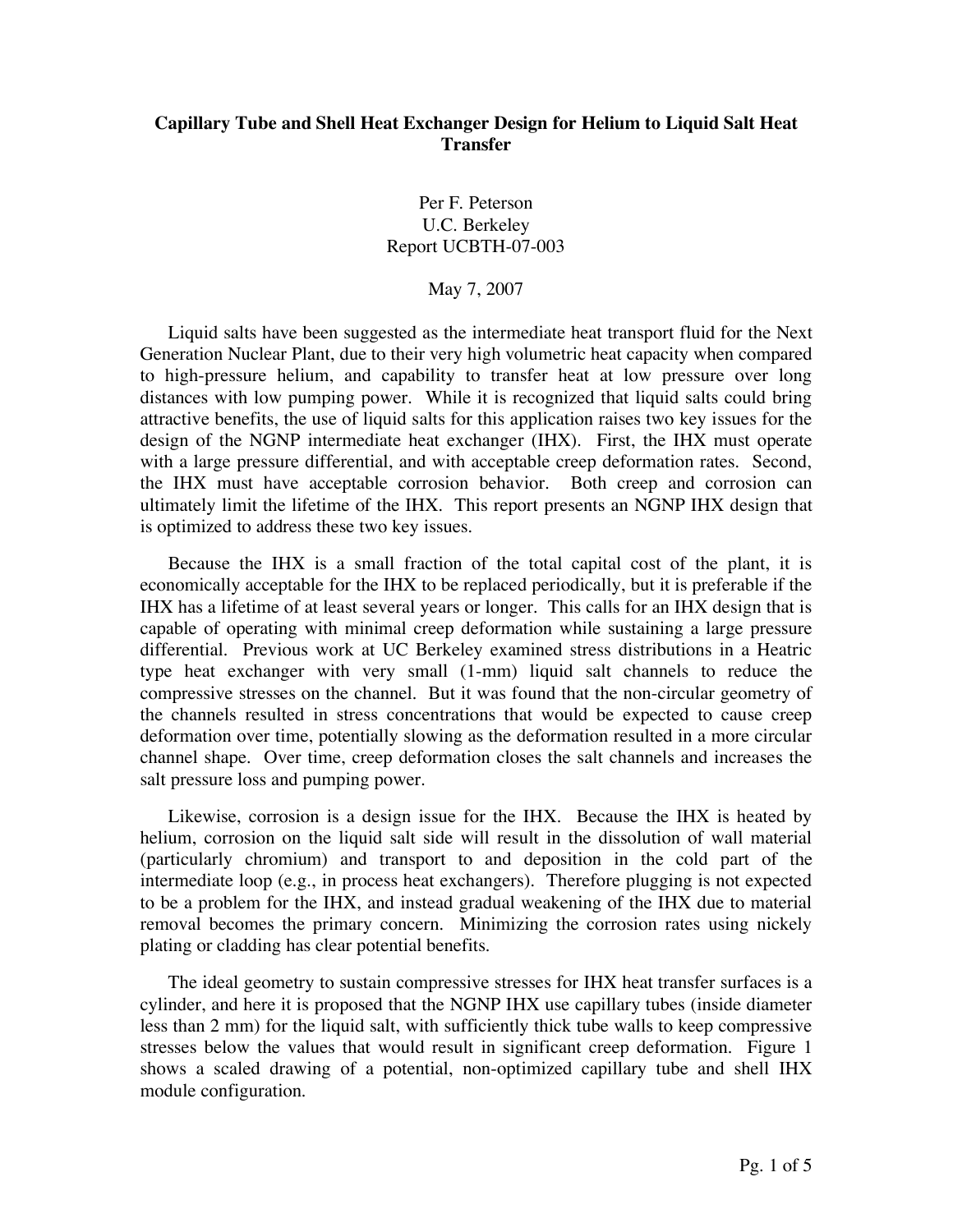

**Fig. 1** Capillary tube and shell heat exchanger showing the proposed tube-bundle geometry formed by diffusion bonding of multiple bundles of ~2,500 3.0-mm diameter tubes with hexagonally tapered ends to form inlet and outlet tube sheets (Fig. 2).

For liquid salts the use of small diameter tubes is acceptable, because a relatively large pressure drop can be accepted since the low volumetric flow rate of salt still gives a reasonable pumping power.

A capillary tube and shell heat exchanger design could have several potential advantages:

- 1) Excellent response to thermal stresses and thermal transients, due to the flexibility of the tubes.
- 2) Compact geometry, with similar power density as a Heatric heat exchanger.
- 3) An optimal geometry to resist high temperature creep while operating with high pressure differential.
- 4) A geometry where creep-related failure is graceful, because it involves gradual closing of the flow channels and increase in the salt pressure drop, rather than rupture or other rapid failure, and it can be monitored online by measuring the IHX pressure drop.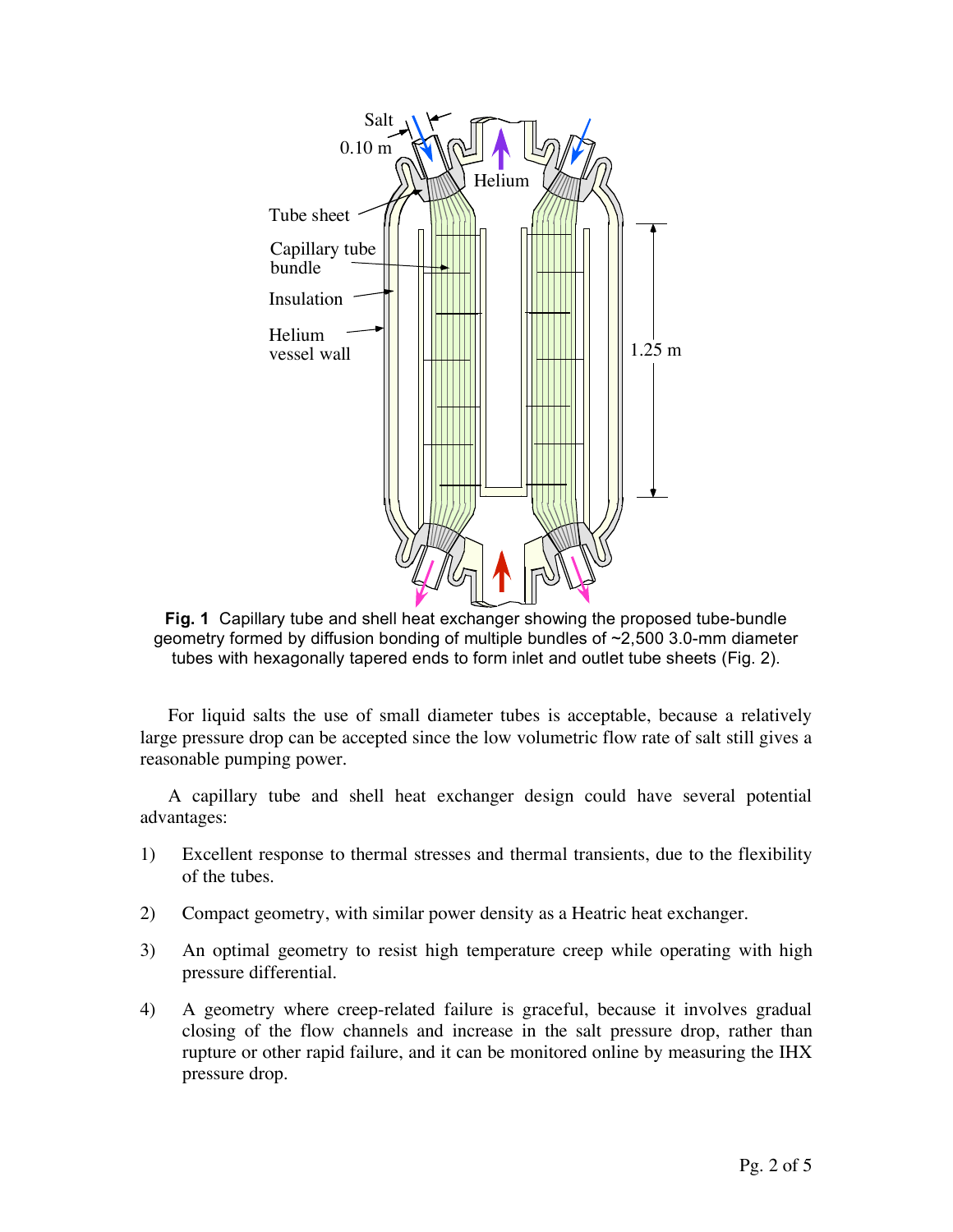- 5) Potential capability to fabricate with an internal cladding material, or to apply nickel plating, to the internal surface of the tubes for corrosion resistance with liquid salt.
- 6) Excellent geometry for experimental validation of corrosion and creep resistance under prototypical chemical and thermal conditions by testing single capillary tubes or small bundles of capillary tubes.
- 7) A geometry that allows physical access to the outsides of the heat exchanger tubes, allowing in-service inspection of heat transfer surfaces that is not possible for diffusion bonded plate type (Heatric) heat exchangers.
- 8) A geometry that allows a greater flow area for helium than a corresponding Heatric type heat exchanger, allowing the potential for reduced pressure drop and helium recirculating power (a substantial source of irreversibility).

It is possible that the tubes can be nickel plated on their interiors before the tubes are fabricated into a heat exchanger by running a nickel anode wire down the center with an electrolyte solution and running current from the tube to the nickel wire. Corrosion studies at the University of Wisconsin have found nickel plating to provide an effective method for corrosion control. Also, it is possible that the tubes can be co-extruded with an internal cladding material with high corrosion resistance such as nickel or Hastelloy N. Either the plating or the cladding method would help to decouple the question of corrosion from the question of adequate creep strength for the heat exchanger.

The major technical issue for the capillary tube and shell heat exchanger is the design of the tube sheet, because it must have adequate strength and creep resistance while withstanding the required pressure differential, and it must have appropriate thermal stress response during thermal transients. Several potential solutions exist, but here it is proposed that the ends of the capillary tubes be machined with a long hexagonal taper, so that a large number of capillary tubes can be bundled together and compressed into a tapered collar assembly, and diffusion welded into this configuration. Figure 2 illustrates a typical cross section of a tube machined in this manner. Normally this approach to fabricating a tube sheet could be problematic due to the crevices created on the shell side that could facilitate corrosion, but in this case the shell side fluid is dry helium. Figure 1 shows a schematic illustration of a multiple-bundle capillary tube and shell heat exchanger. A variety of tube bundle geometries are possible, and they can be optimized to provide for the relative thermal expansion of the tubes and the shell, for drainage, fabrication cost, in-service inspection, etc.

A reference (non-optimized) design has been developed to demonstrate viability. Capillary tubes with  $D_i = 1$ -mm inside diameter,  $D_0 = 3$ -mm outside diameter tubes that have a heated length of approximately 1.8 m can be selected. The capillary tubes are loaded in compression, with an average compressive stress of  $\sigma = D_o/(D_o - D_i)\Delta P = 1.5 \Delta P$ , which for a  $\Delta P = 7$  MPa pressure differential gives an average compressive stress in the tubes of 10.5 MPa that is well within the acceptable creep limited stress for available high temperature alloys such as Alloy 617, as shown in Fig. 3. If a co-extruded cladding is used, a somewhat thicker wall could be required.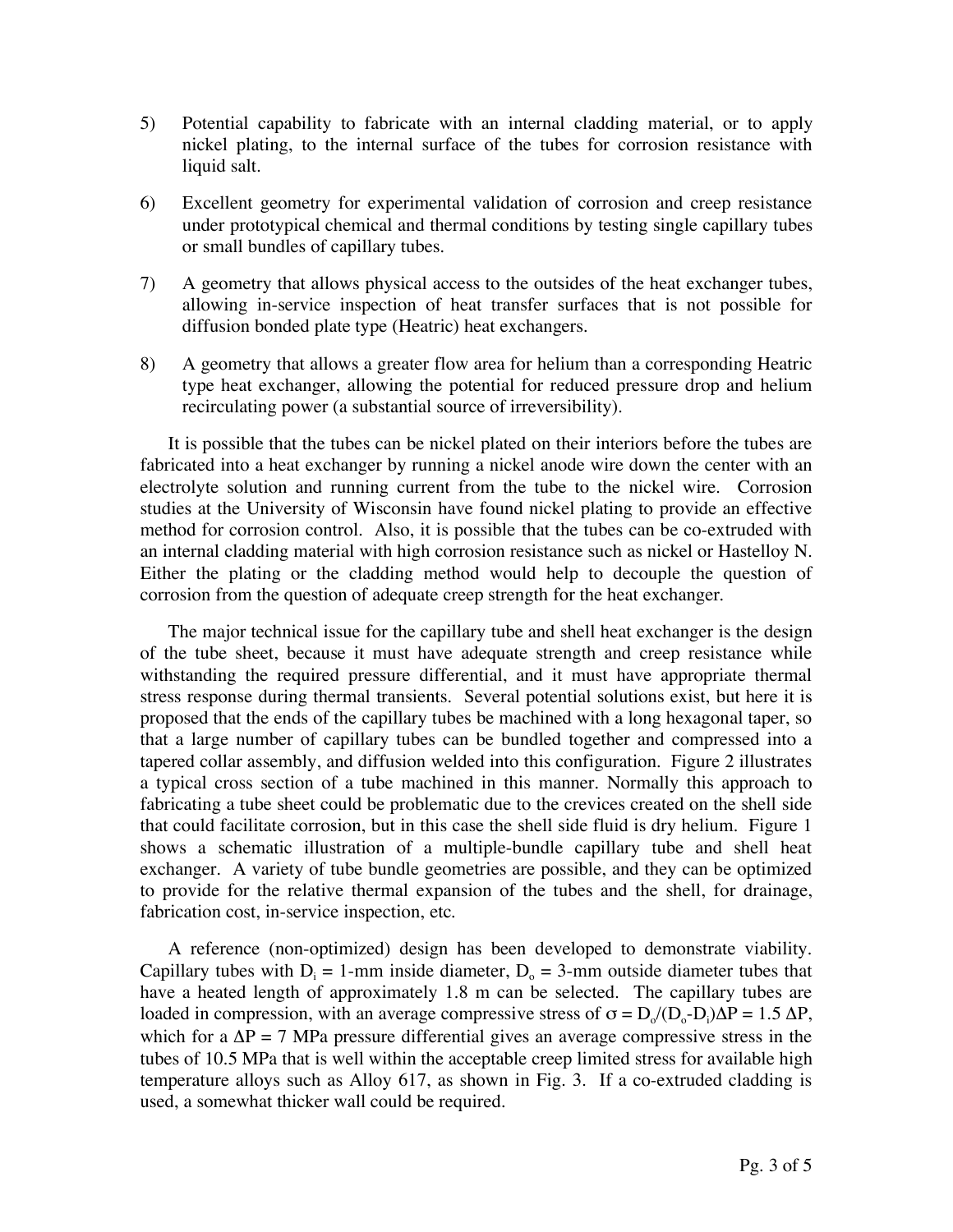A 50-MW IHX constructed using these capillary tubes and operating with a 25°C temperature differential between the helium and the liquid salt, would have design parameters as shown in Table 1 and a total mass of 30,000 kg. This can be compared to a Heatric helium to salt IHX design, which would have total mass of 43,000 kg (including inlet/outlet manifolds). Likewise a He to He IHX would weigh 44,000 kg, but would be required to operate in pressure balance. The liquid salt side pumping power is 430 kW, a very small recirculated power.



tube.

This is a non-optimal design, and many things can potentially be done to improve the heat transfer and reduce the surface area, such as using fins on the helium side to increase heat transfer.